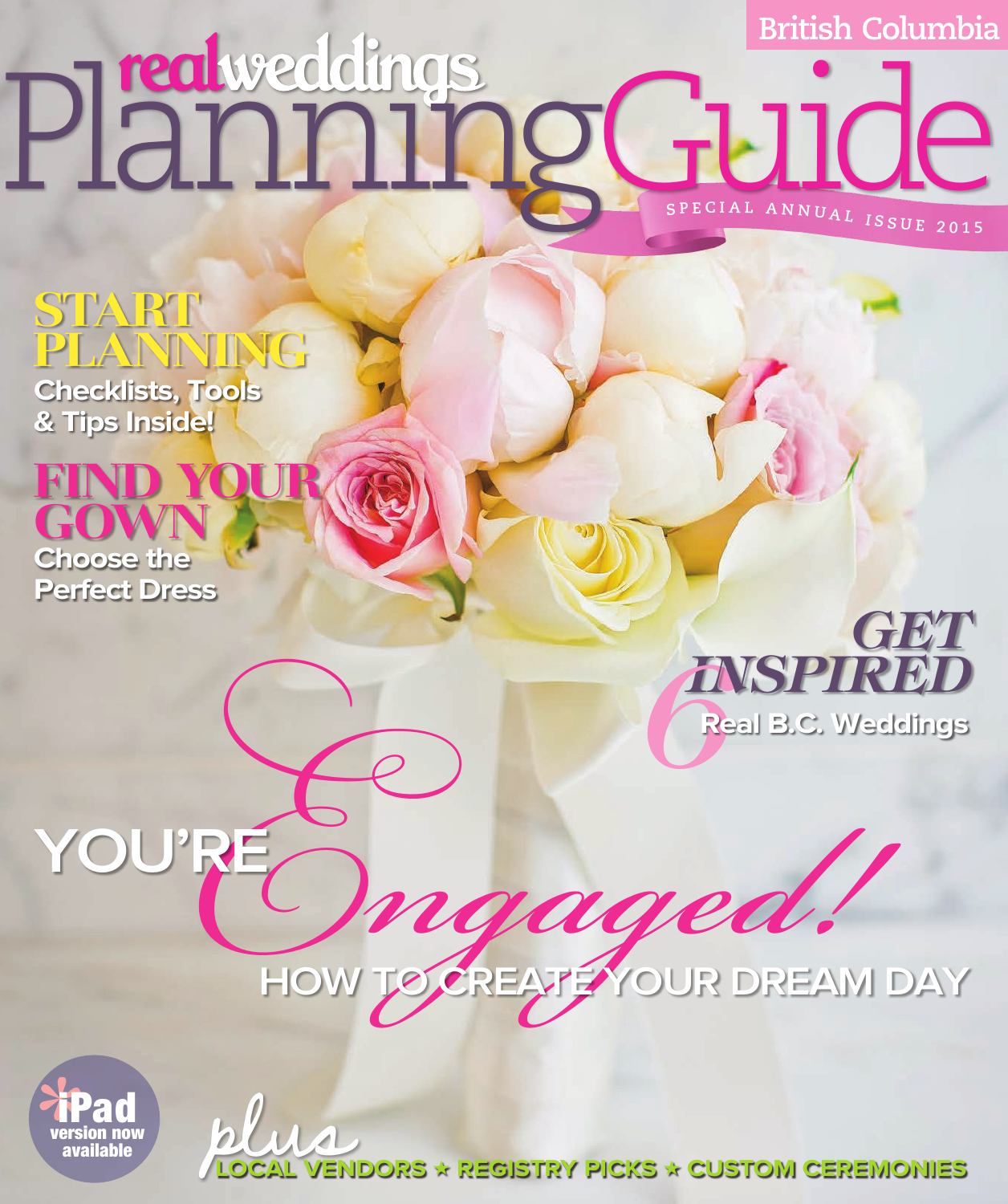## destination + honeymoon

**Craving open skies and sunshine for your big day? Osoyoos offers plenty of both –plus fabulous wine too By** Kim Mah

Desert

The guarantee of sunshine draws many a B.C. couple to Hawaii, the Caribbean and beyond for their big day. But aside from the expense and logistical headaches for the bride and groom, travelling to a far-off destination wedding can put a financial burden on guests, too. Here's an idea: why not head somewhere affordable and close to home, where sunny skies are a given? The charming lakeside Okanagan town of Osoyoos fits that bill perfectly. And bonus: You can toast your nuptials with some of B.C.'s finest wines from award-winning local vineyards.

#### **BEACH TIME**

The site of Canada's only true desert, Osoyoos's climate is dry and warm from spring through fall. But if it's a beach wedding you're after, you can feel the sand between your toes when you say "I do" at Osoyoos Lake, which happens to be the country's warmest lake.

Best option? The luxurious **Watermark Beach Resort** (*watermarkbeachresort.com*) is built right on the lakefront and offers a variety of indoor and outdoor ceremony locations (including its sandy beachfront) and venues for your reception that can accommodate up to 150 guests.

Opened in 2009, the Watermark still feels brand-new, thanks to its 153 exquisitely appointed and spotless guest suites that ensure you and your guests can while away the hours or days before and after your wedding in deluxe comfort. Lakeview suites range from studios to three-bedrooms, most with roomy patios and fully equipped gourmet kitchens for true homeaway-from-home convenience.

A meal that wows your guests is a promise at

Watermark, thanks to its emphasis on farm-fresh ingredients from local producers and its carefully chosen list of Okanagan wines. In addition, the resort's full-service **Illumination Spa** is on hand to help you and your bridal party look flawless on your big day. Plus, you can get married your way at Watermark — choose from wedding packages ranging from intimate to grand, or handpick numerous à la carte options. Whether you'd like a martini bar at your reception or a winery tour to entertain guests, the resort's numerous options allow you to create a fully customized occasion.

Ride through rolling vineyards and fields at Covert Farms.

#### **WINERY WEDDINGS**

If you've always dreamed of a vineyard wedding, but Tuscany is out of reach, the Okanagan Valley has got you covered. The Osoyoos and neighbouring Oliver area is home to more than